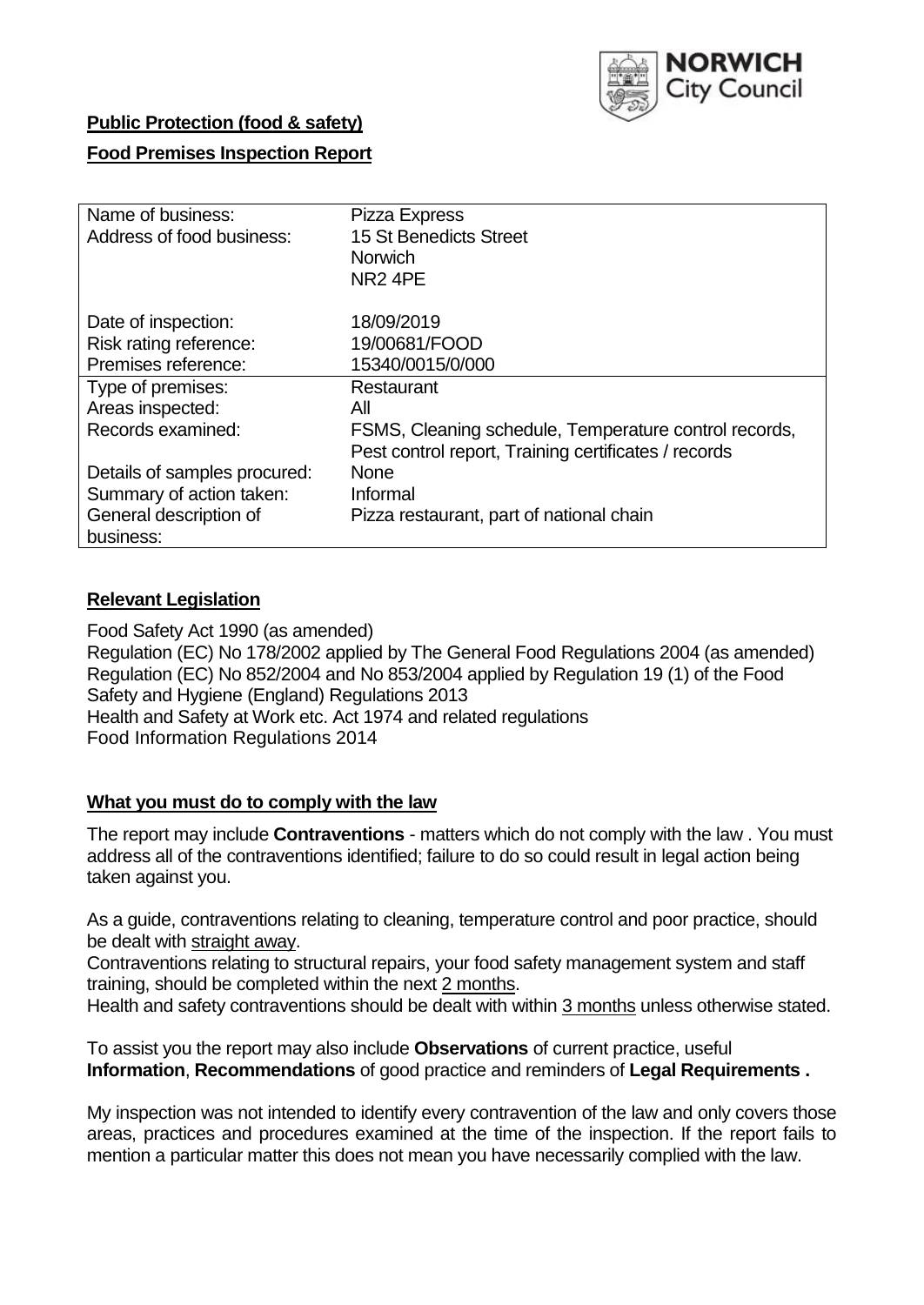# **FOOD SAFETY**

#### **How we calculate your Food Hygiene Rating:**

The food safety section has been divided into the three areas which you are scored against for the hygiene rating: 1. food hygiene and safety procedures, 2. structural requirements and 3. confidence in management/control procedures. Each section begins with a summary of what was observed and the score you have been given. Details of how these scores combine to produce your overall food hygiene rating are shown in the table.

| <b>Compliance Area</b>                     |          |    |                | <b>You Score</b> |           |    |           |    |                |  |  |
|--------------------------------------------|----------|----|----------------|------------------|-----------|----|-----------|----|----------------|--|--|
| Food Hygiene and Safety                    |          |    |                | $\Omega$         | 5         | 10 | 15        | 20 | 25             |  |  |
| <b>Structure and Cleaning</b>              |          |    |                | $\Omega$         | 5.        | 10 | 15        | 20 | 25             |  |  |
| Confidence in management & control systems |          |    | $\overline{0}$ | 5                | 10        | 15 | 20        | 30 |                |  |  |
|                                            |          |    |                |                  |           |    |           |    |                |  |  |
| <b>Your Total score</b>                    | $0 - 15$ | 20 | $25 - 30$      |                  | $35 - 40$ |    | $45 - 50$ |    | > 50           |  |  |
| Your Worst score                           | 5.       | 10 | 10             |                  | 15        |    | 20        |    |                |  |  |
|                                            |          |    |                |                  |           |    |           |    |                |  |  |
| <b>Your Rating is</b>                      | 5        |    |                | 3                | 2         |    |           |    | $\overline{0}$ |  |  |

Your Food Hygiene Rating is 4 - a good standard



## **1. Food Hygiene and Safety**

Food hygiene standards are high. You demonstrated a very good standard of compliance with legal requirements. You have safe food handling practices and procedures and all the necessary control measures to prevent cross-contamination are in place. Some minor contraventions require your attention. **(Score 5)**

#### Contamination risks

**Contravention** The following exposed food to the general risk of cross-contamination with bacteria or allergens or its physical contamination with dirt, foreign objects or chemicals:

- a bottle of sauce was sited directly on top of ready to eat salad in cold well near main food preparation kitchen.
- uncovered pizza bases were sited very close to dedicated wash hand basin in main pizza make up kitchen. There is the risk of dirty water splashing onto the pizza bases.

**Observation I** was pleased to see you were able to generally demonstrate effective controls to prevent cross-contamination.

#### Hand-washing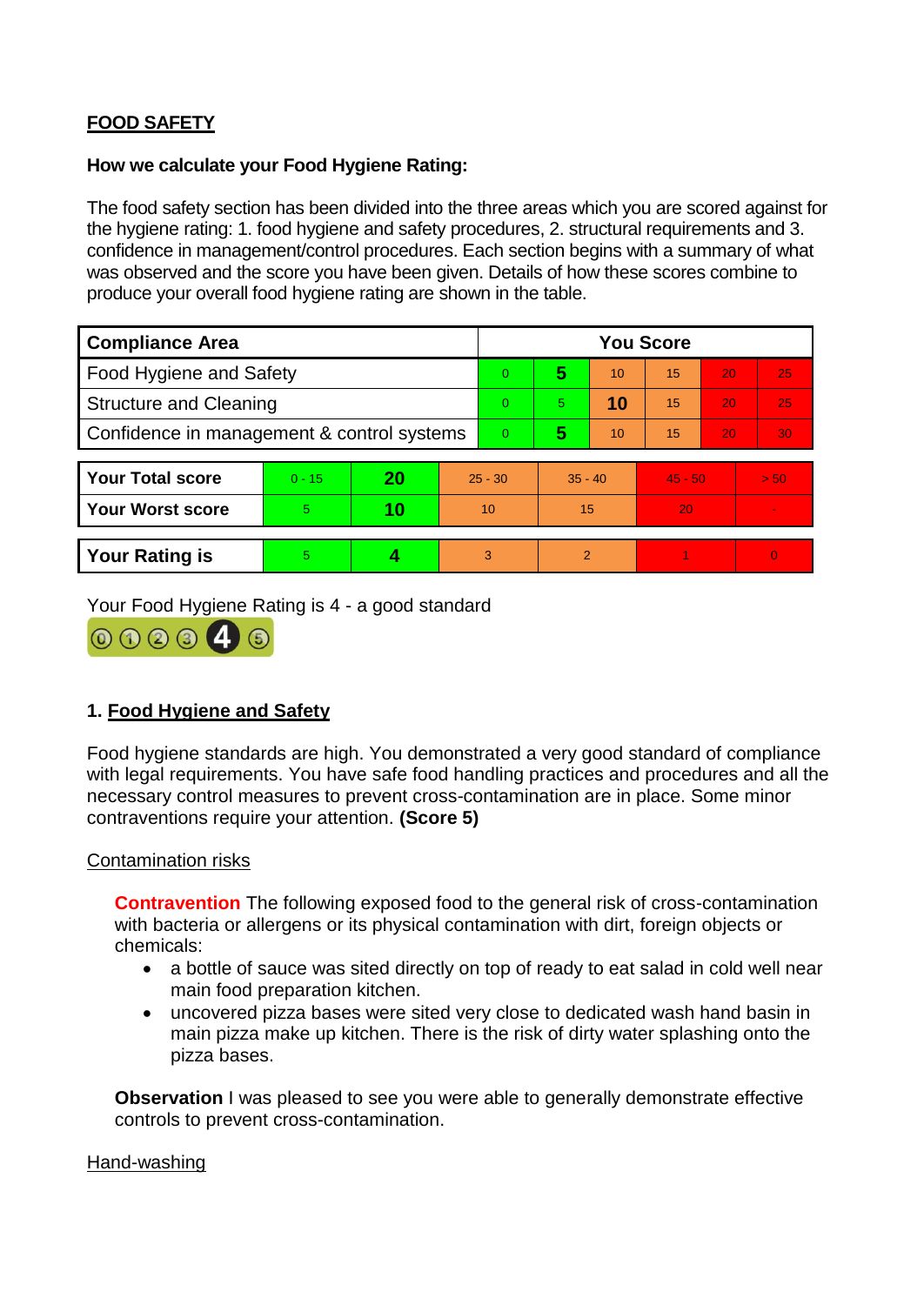**Contravention** The following indicated that hand-washing was not suitably managed::

• hot water supply was very slow to dessert make up area wash hand basin.

## Personal Hygiene

**Observation** I was pleased to see that standards of personal hygiene were high.

### Temperature Control

**Observation** I was pleased to see you were able to limit bacterial growth and/or survival by applying appropriate temperature controls at points critical to food safety and that you were monitoring temperatures.

## **2. Structure and Cleaning**

The structure facilities and standard of cleaning and maintenance are of a generally satisfactory standard but there are some repairs and/or improvements which are required in order for you to comply with the law. Pest control and waste disposal provisions are adequate. The contraventions require your attention; although not critical to food safety they may become so if not addressed. **(Score 10)**

### Cleaning of Structure

**Contravention** The following items were dirty and require more frequent and thorough cleaning:

- high level cleaning in washing up room as cobwebs could be seen
- walls, floor, and ceiling in downstairs store rooms/office areas
- wall/floor joint in wash up room especially at base of door threshold where it meets the floor
- splashes of fluid to ceiling and wall in downstairs store area leading into office space.

## **3. Confidence in Management**

A food safety management system is in place and you demonstrate a very good standard of compliance with the law. Food hazards are understood properly controlled managed and reviewed. Your records are appropriate and generally maintained. Your staff are suitably supervised and trained. You have a good track record. There are some minor contraventions which require your attention. **(Score 5)**

#### **Traceability**

**Observation** Your records were such that food could easily be traced back to its supplier.

## **Training**